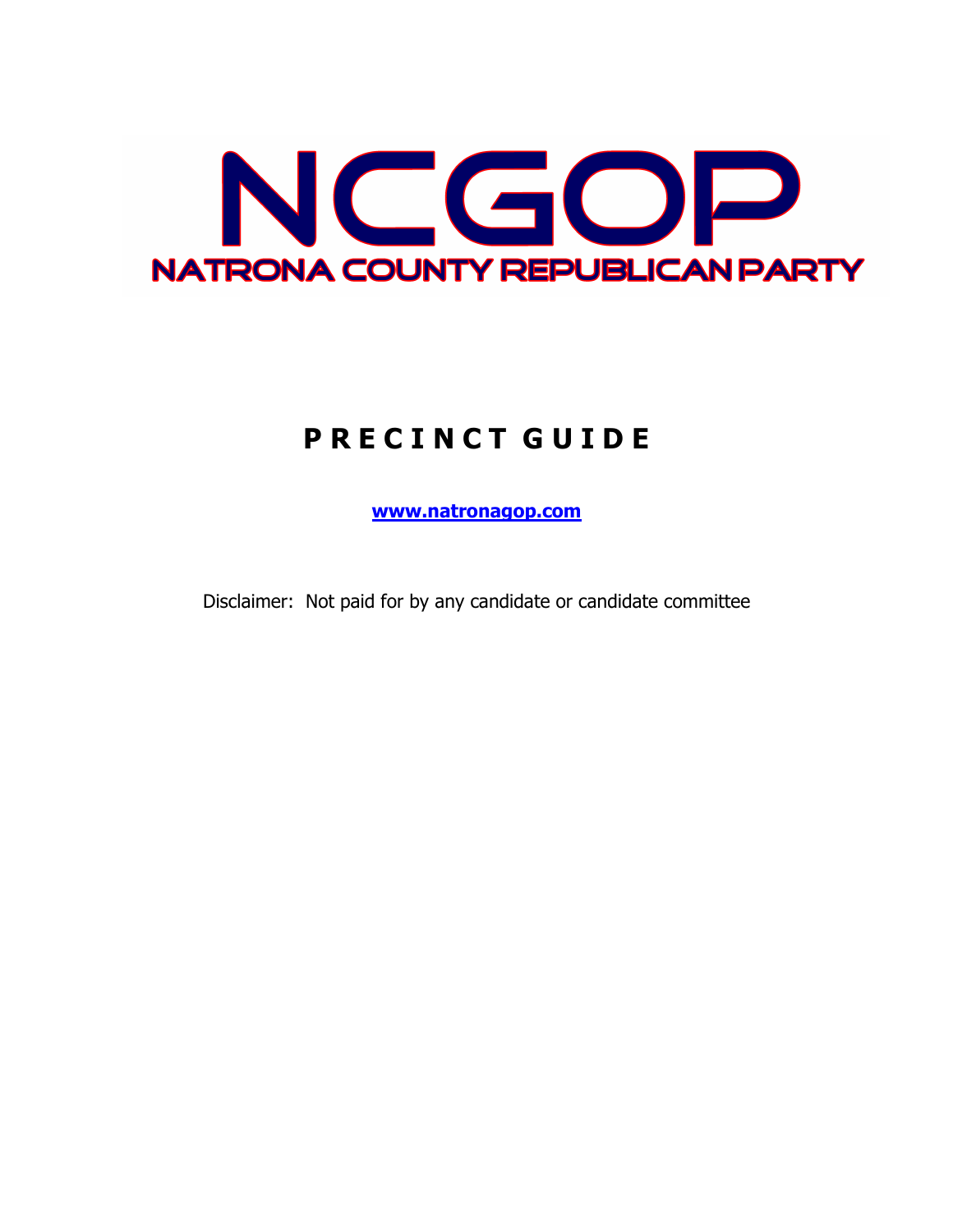## **Wyoming Republican Precinct Committee members:**

# **GRASSROOTS IN ACTION**

As precinct committee people of Natrona County Republican Party, you are the foot soldiers - the eyes and ears of the party. You are the lifeblood of our political organization. If each of you as Republican Committeemen and Committeewomen carry our message to residents in your precinct on a person-to-person basis, the coming elections will be victorious for us. Committee people who work their districts and are accessible to their constituents are the Party's most valuable assets. There is absolutely no substitute for committee people knocking on doors, visiting neighbors at the mailbox, or whenever you see them. Asking for voters' support of our Republican candidates is the first job of a Precinct Committee person.

We hope this handbook will help you in working your precinct in the most effective way possible. We have included a general overview of the party organization. Each county in the state varies and precincts within counties vary from each other. Therefore, some techniques may not work in your precinct. That is why it is important for each Precinct Committeeman and Committeewoman to work together to formulate a plan for reaching voters in your precinct.

Thank you for volunteering and for your commitment.

Natrona County Republican Party Executive Committee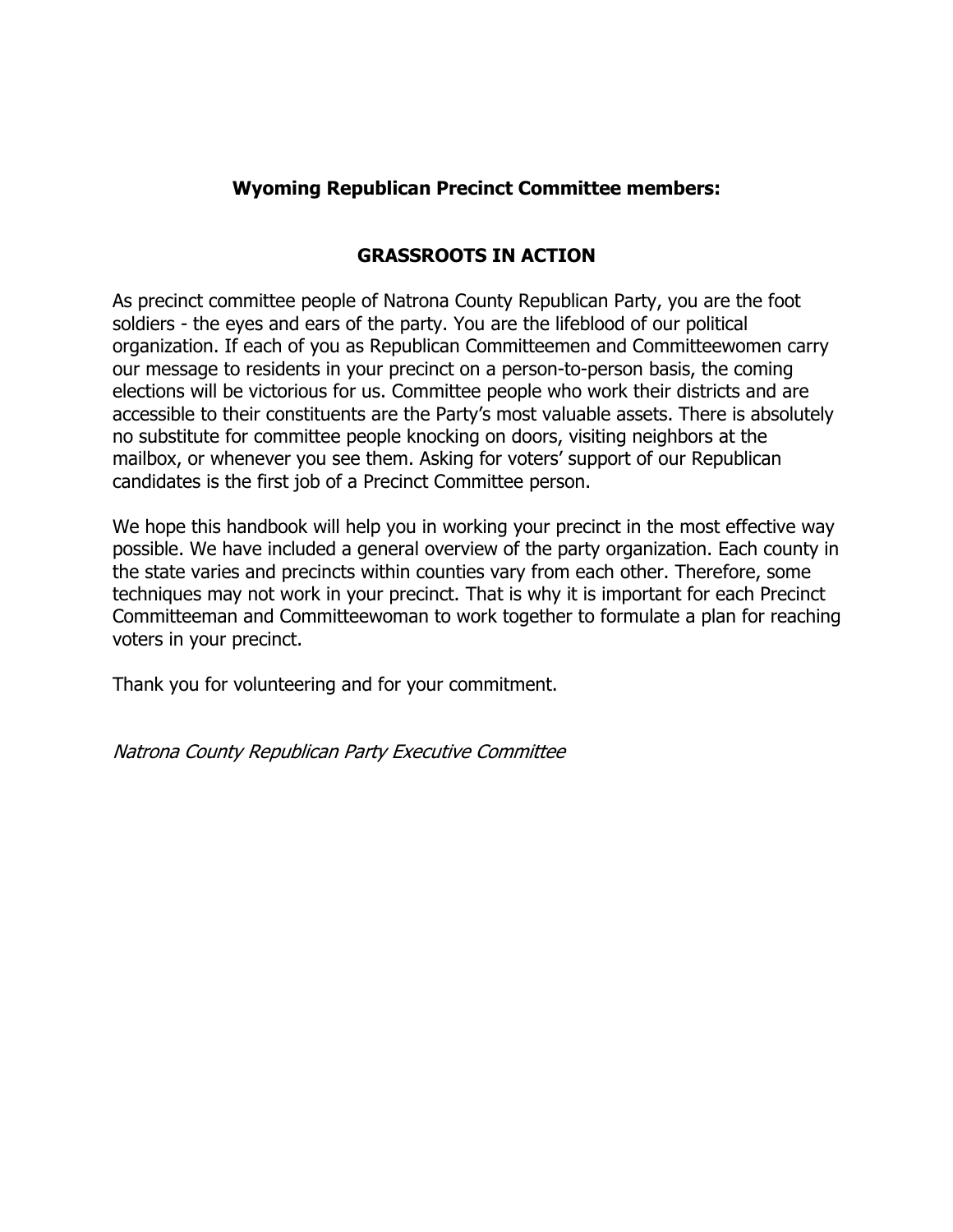## **I. KEY FUNCTIONS OF A PRECINCT COMMITTEE PERSON**

- $\triangleright$  Participate in Central Committee through attending county Republican party meetings representing your precinct
- $\triangleright$  Vote on matters presented to the Central Committee
- $\triangleright$  Assist at Caucuses
- Ø Introduce additional Precinct Committeemen and Committeewomen when vacancies occur
- $\triangleright$  Recruit volunteers for needed tasks and assist with the training of volunteers as needed
- $\triangleright$  Develop a precinct campaign plan by establishing a timeline that takes into account applicable deadlines and state law
- $\triangleright$  Make volunteer assignments for necessary tasks and provide appropriate followup on volunteer assignments
- $\triangleright$  Participate in elections through recommendation persons for the position of election judges in their precinct and coordinate drivers to take identified people to the polls to vote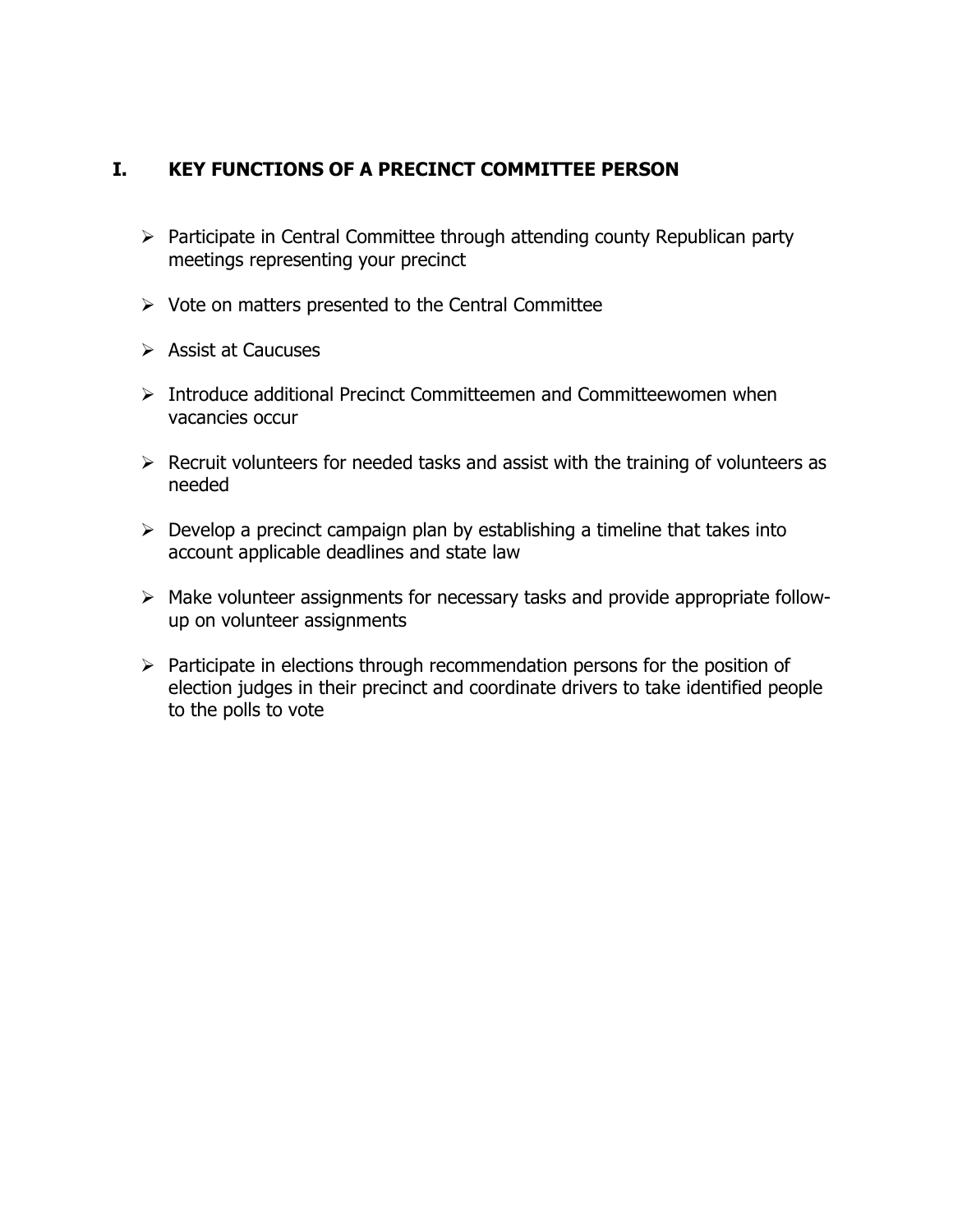# **II. EXPLANATION OF PRECINCT CAUCUS AND ROLE OF A PRECINCT COMMITTEE PERSON AT A PRECINCT CAUCUS**

## **WHAT IS A PRECINCT CAUCUS?**

"Caucus" is a fancy word for a political meeting of a group of like-minded people. Every two years, Republican Precinct Committee Men and Women host meetings for voters living in their respective voting precinct or neighborhood. At the caucus, they put into words issues and concerns they have for our county, state and nation. Statements addressing national issues are **RESOLUTIONS**. **PLATFORMS** are meant to stand the test of time and not be directly related to a current topic.

All Republican voters in Natrona County registered as of the caucus are eligible to attend, participate, and vote. Participants should be prepared to show photo ID and proof of residency in their precinct. The meeting is open to the public. It is a duty of Precinct Committee Men and Women, if possible, to attend and for one of them to chair their respective precinct caucus. Instructions for conducting the caucus will be available at the meeting, or in advance from the Chairman or the Secretary. The business of each precinct will be to entertain proposals for any changes to the County Party Bylaws, the State Party Platform Planks, and the National Party Resolutions, and to elect delegates and alternates to the County Convention. The Bylaws, Platforms & Resolutions are available for viewing on our website: http://www.natronagop.com.

# **Precinct caucuses** 1. Elect Caucus Chairman 2. Submit Written Resolutions, Platforms and Bylaws, and 3. Elect Delegates / Alternates **County Conventions** 1. Adopt County Resolutions, Platforms and Bylaws, and 2. Elect Delegates/ Alternates to State & National Conventions

# **PRECINCT CAUCUS**

Where the action begins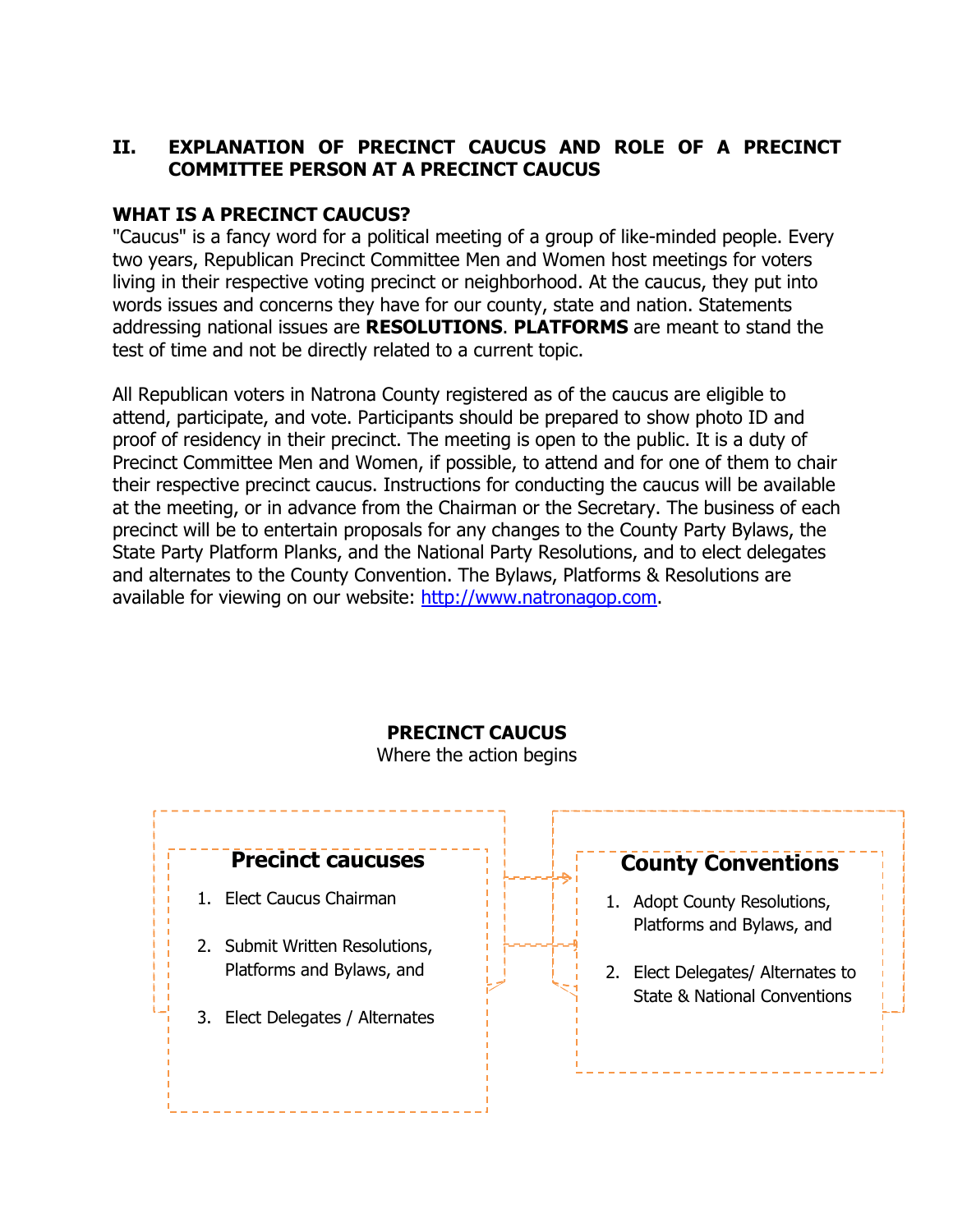

## **SAMPLE PRECINCT CAUCUS AGENDA**

**I.** Call to Order by Precinct Committee man or woman.

**II.** Welcome, Invocation, Pledge of Allegiance.

**III.** Announcements: Directions or other correspondence from County Central Committee, etc. are read.

**IV.** Review precinct registration list for any necessary corrections etc. "d. All Republicans who have registered within the precinct at the dates of the call of the Precinct Caucus shall be entitled to participate and vote at the Precinct Caucus. e. Proof of such residence and registration shall be either by the most recent County Clerk's voter list or by the signing of a sworn statement presented to the Caucus Chairman." (WY GOP By-Laws Article IV, 2d, e)

**V.** Election of Delegates to attend County Convention

**VI**. Consideration of Resolutions, Platforms, and Bylaws

Please be sure to write down your Resolutions, Platforms, and Bylaws and email or send the hard copy to:

NCGOP Secretary PO Box 3576 Casper, WY 82602 Email: secretary@natronagop.com

**VIII.** Adjournment

# **III. VOTING AND VOTER REGISTRATION**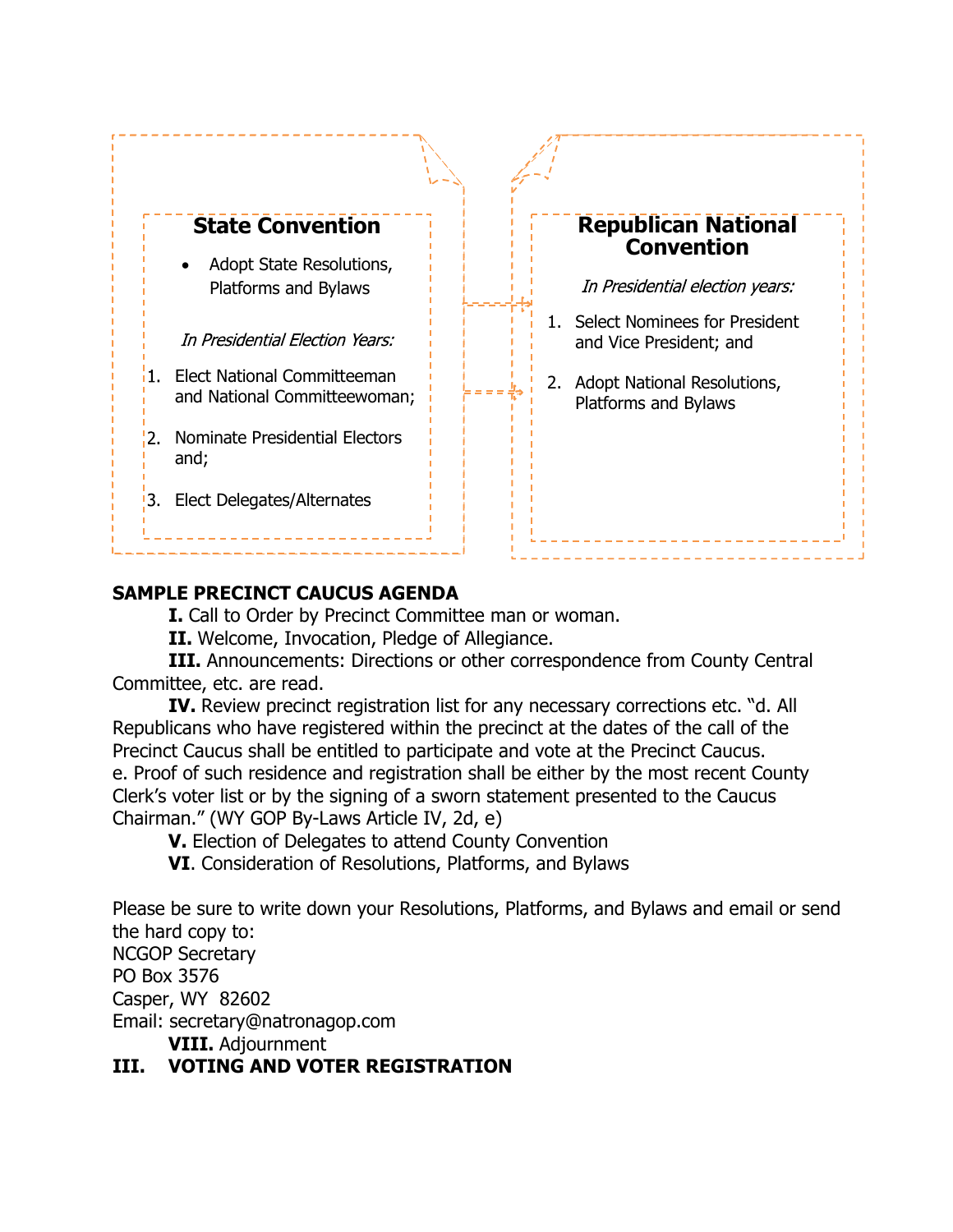#### **Who can vote in Wyoming?**

Only registered voters can vote in Wyoming.

## **What are the requirements for registering to vote?**

To vote in Wyoming, you must meet the following qualifications:

You must be at least 18 years of age on general election day. You must not be a felon. You must not be adjudicated mentally incompetent. You must be a U.S. Citizen, Resident of Wyoming, and the precinct in which you register.

Withdraw voter registration from any other jurisdiction, if applicable, present a valid Wyoming Driver License if you have one, and if not, provide the last four digits of your Social Security Number. (If you have neither, please indicate this on the Voter Registration Application form.) Not have been convicted of a felony, or if convicted, had civil or voting rights restored. You cannot have been adjudicated mentally incompetent.

## **How do I register to vote?**

There are three ways to register to vote in Wyoming:

1. Register in person - Voters may register to vote in the office of the county clerk or town clerk within their county of residence. Voters may also print out a form online by going to the Wyoming Secretary of State's web page at this address:

http://soswy.state.wy.us/Forms/Elections/General

Fill out the form and hand deliver it to the County clerk in your county or residence. The form must be signed in front of the county clerk.

#### 2. Register by mail:

Voters who are not currently in Wyoming or who cannot go to the county clerk's office may register to vote by mail. Copy and print the voter form found at:

http://soswy.state.wy.us/Forms/Elections/General

**Preferred option** is a Wyoming Driver License.

## **Second option is one form of the following:**

\* Different state's driver license.

\* ID card issued by a local, state or federal agency, U.S. passport, School ID, or military ID.

# **Third option is two of the following in any combination:**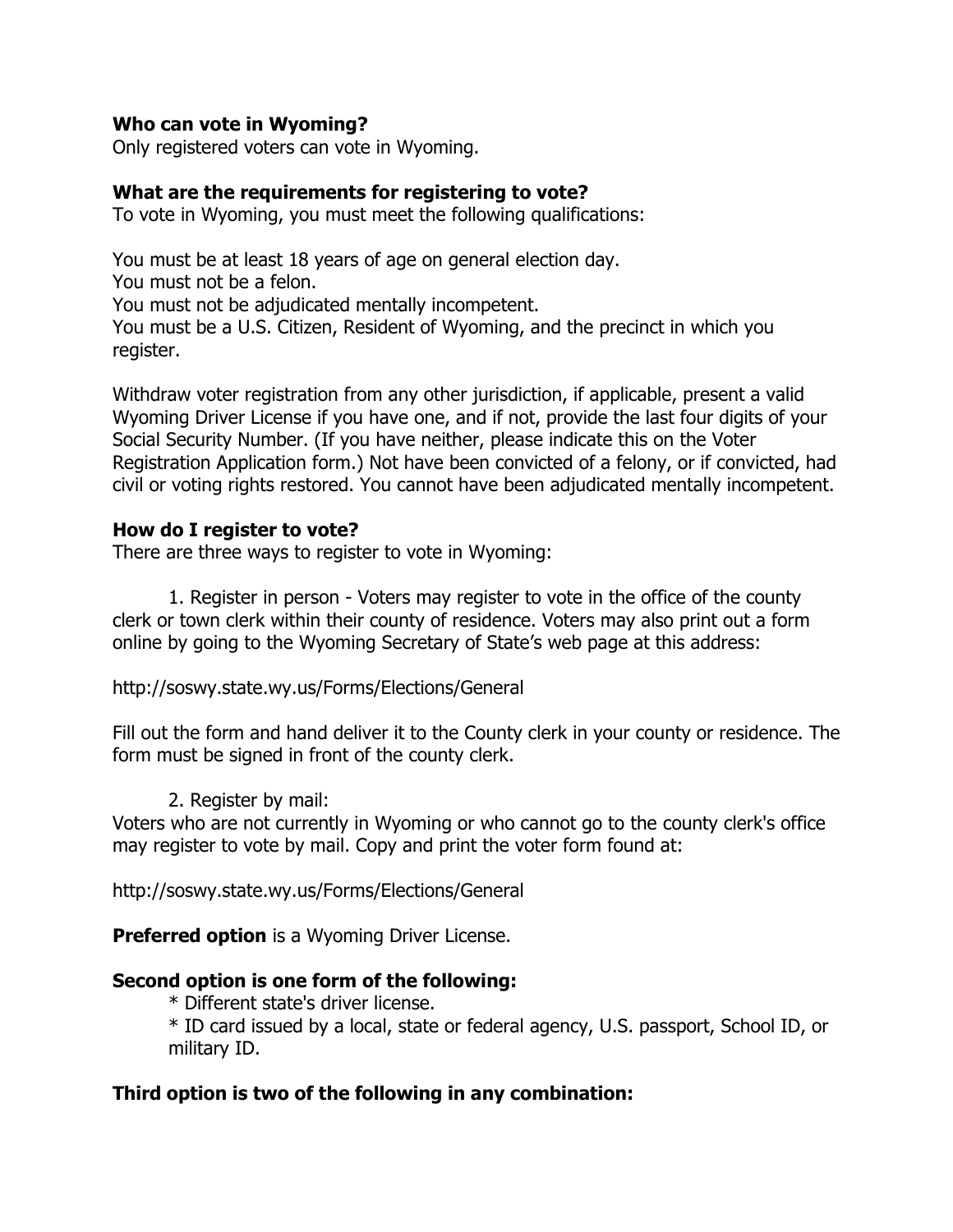• Certification of U.S. Citizenship; Certificate of Naturalization; Draft Record; Voter registration card from another state or county; Original or certified copy of a birth certificate bearing an official seal; Certification of birth abroad issued by the Department of State; or any other form of identification issued by an official agency.

Sign the voter registration oath. Have the notary or registered agent sign the form. Provide copies of the ID provided to the notary. Send the voter registration form and copies of the ID to the county clerk.

3. Register at the polls on Election Day.

Wyoming allows qualified voters to register at the polls on Election Day. Bring an acceptable form of ID to the polls (for example: driver license, passport). \*\*NOTE Wyoming is exempt from the federal "Motor Voter" law and DOES NOT offer voter registration at the Driver License Division.

## **Do I need to re-register to vote every election?**

You do not need to re-register to vote in an election if you voted in the previous General Election, unless you moved from another precinct or changed your name.

#### **You need to re-register if:**

You moved to a different county.

You did not vote in the previous General Election.

If you moved within the county to another precinct or changed your name, you must notify the county clerk.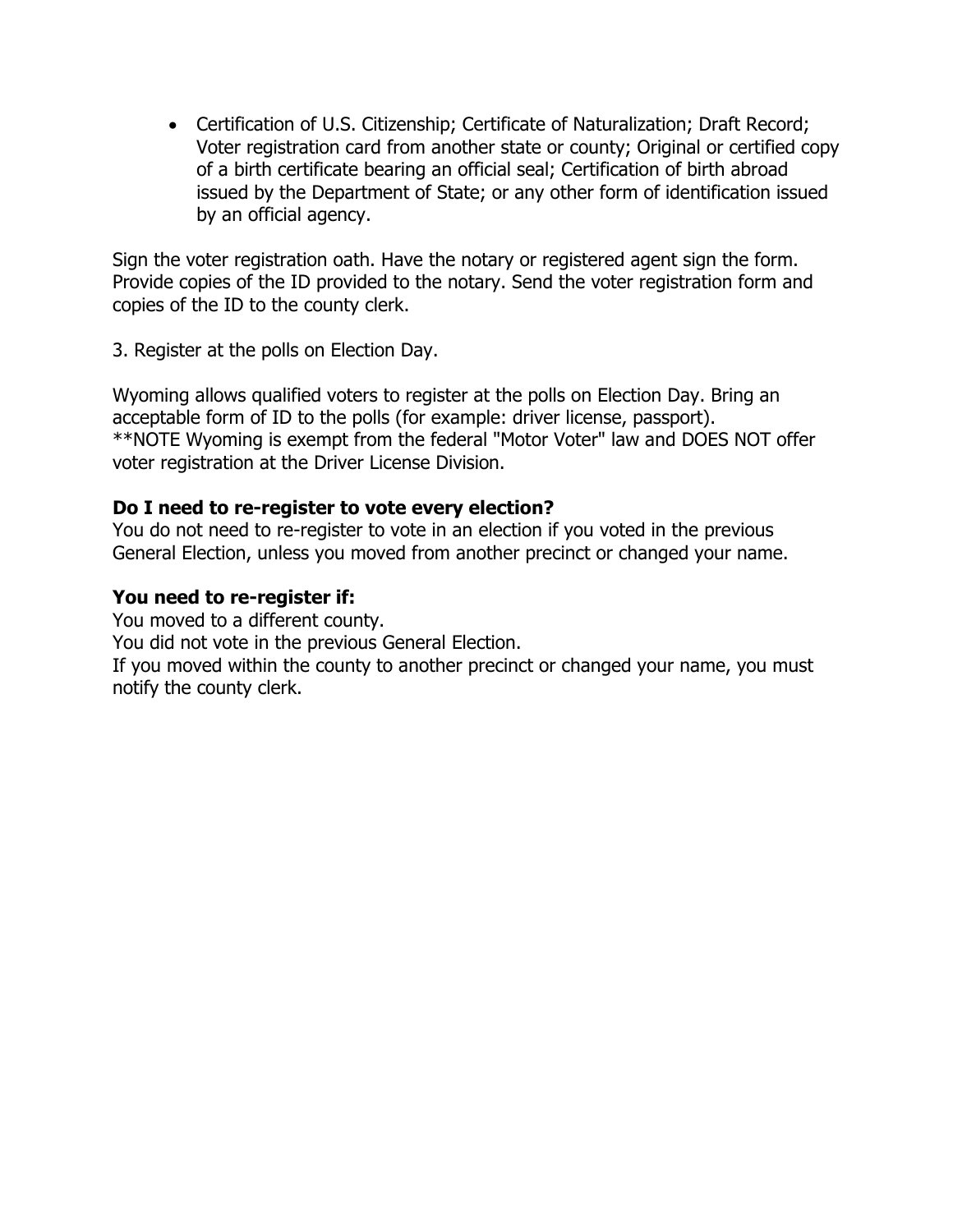# **IV. ABSENTEE VOTING**

In Wyoming, any qualified elector may vote by absentee ballot, subject to compliance with State statutes. A qualified elector may apply to the Natrona County Clerk for an absentee ballot at anytime during the calendar year in which the election is held, but not on the day of the election. If the applicant is determined by the Natrona County Clerk to be not properly qualified to vote and the application is rejected, the applicant is to be immediately notified in writing of the reason for rejection.

Application to vote by absentee ballot may be made in person at the Natrona County Clerk's Office at 200 N. Center Street 82601, or by U.S. Mail by requesting an absentee ballot be mailed to you.

> Natrona County Clerk Attn: Elections PO BOX 863 Casper, WY 82602 elections@natronacounty-wy.gov Ph: (307) 235-9217

You may go into the Natrona County Clerk's Office up to 40 days before an election to apply for and vote by absentee ballot in the Clerk's office.

To vote absentee ballot by U.S. Mail, you may call the Natrona County Clerk's Office county clerk or by mail a written request.

A Wyoming Voter Registration Application & Change Form can be found at: http://www.natronacounty-wy.gov/DocumentCenter/View/562

You must provide your name, residence address, mailing address, and birth date or social security number. Once your information is verified, a ballot will be sent to you by U.S. Mail.

Use black ink to fill out the ballot.

Ballots must be returned in person or by U.S. Mail to the County Clerk and may not be submitted to any polling place.

If you are a member of the military or overseas citizen who is a resident of Wyoming, go to the address on the internet: http://www.fvap.gov to access a request for an absentee ballot.

**Absentee ballots must be received by the county clerk no later than 7:00 p.m. on Election Day.**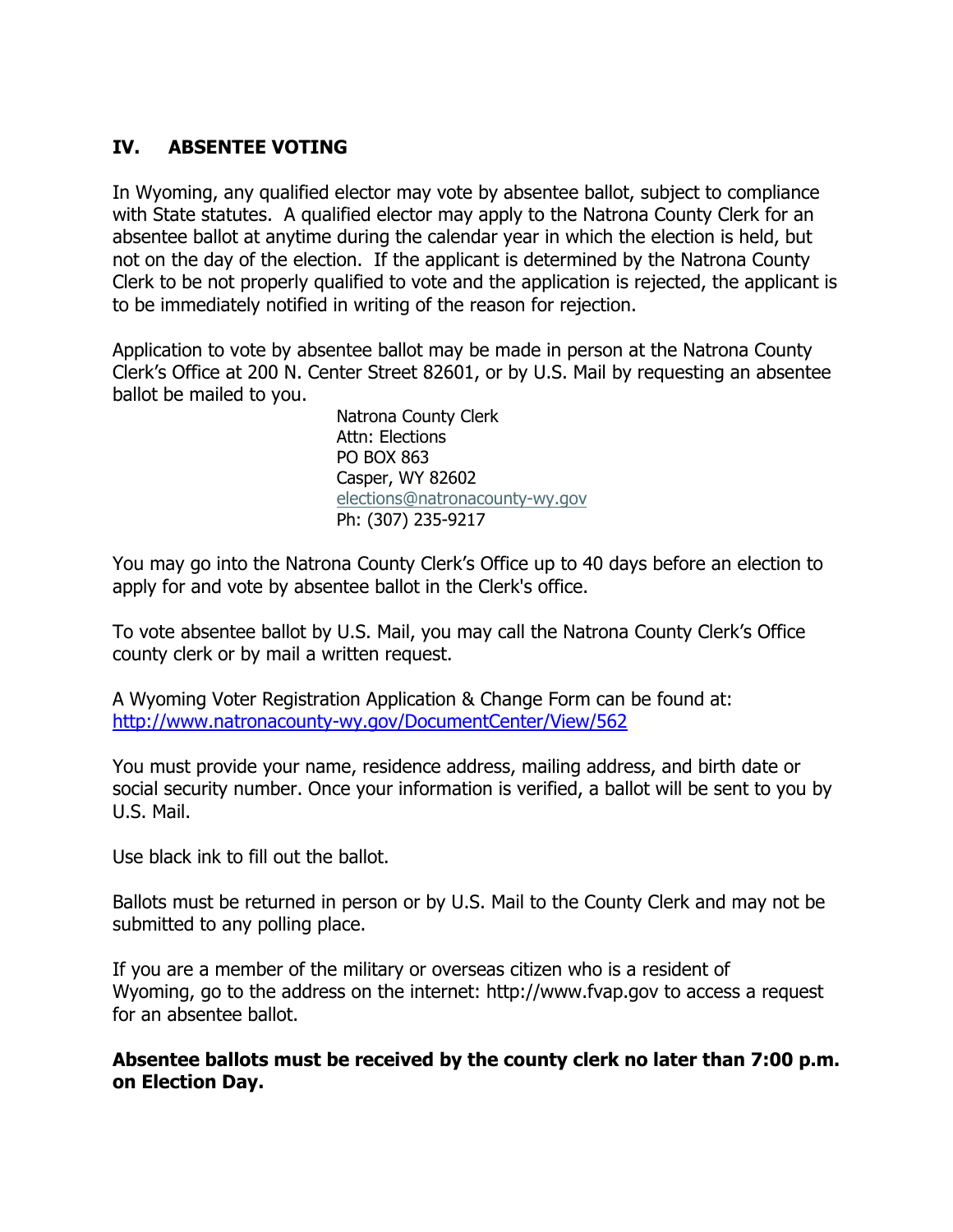# **V. OTHER INFORMATION TO PREPARE YOU FOR SUCCESS:**

### COMMON QUESTIONS FROM VOTERS:

- I'm not sure I am registered. How do I find out?
- If I'm not registered, how do I register?
- Where do I register?
- Where will I vote?
- What is my precinct number?
- Regarding the primary, when is it? What do I need to do in order to vote in the primary? Can independents vote in the primary?
- Regarding the general election, can anyone vote?
- What does the Republican Party believe and stand for?
- Who are the Republican candidates? What are their positions? What qualifications do they possess?
- What can I do to help?
- Where can I get campaign information?
- Who is the County Chair?
- Who is in charge of the precinct?

## HELPFUL HINTS FOR SUCCESSFUL VOTER TURN OUT:

- Know the boundaries of your precinct
- Know the candidates
- Encourage people to vote
- Know basic deadlines by visiting the webpage for updates
- Get to know other Precinct Chairpersons

## SOME SUGGESTIONS FOR PRECINCT CANVASSING:

- Be brief and courteous
- Remain positive
- Be willing to make follow-up visits if needed
- Encourage participation within the Party
- Encourage visitation to the Natrona County Republican webpage
- Do not make negative comments about other candidates
- Do not get into arguments
- Do not raise controversial issues

# **IF YOU HAVE QUESTIONS ABOUT ANY OF THE ABOVE, PLEASE ASK!**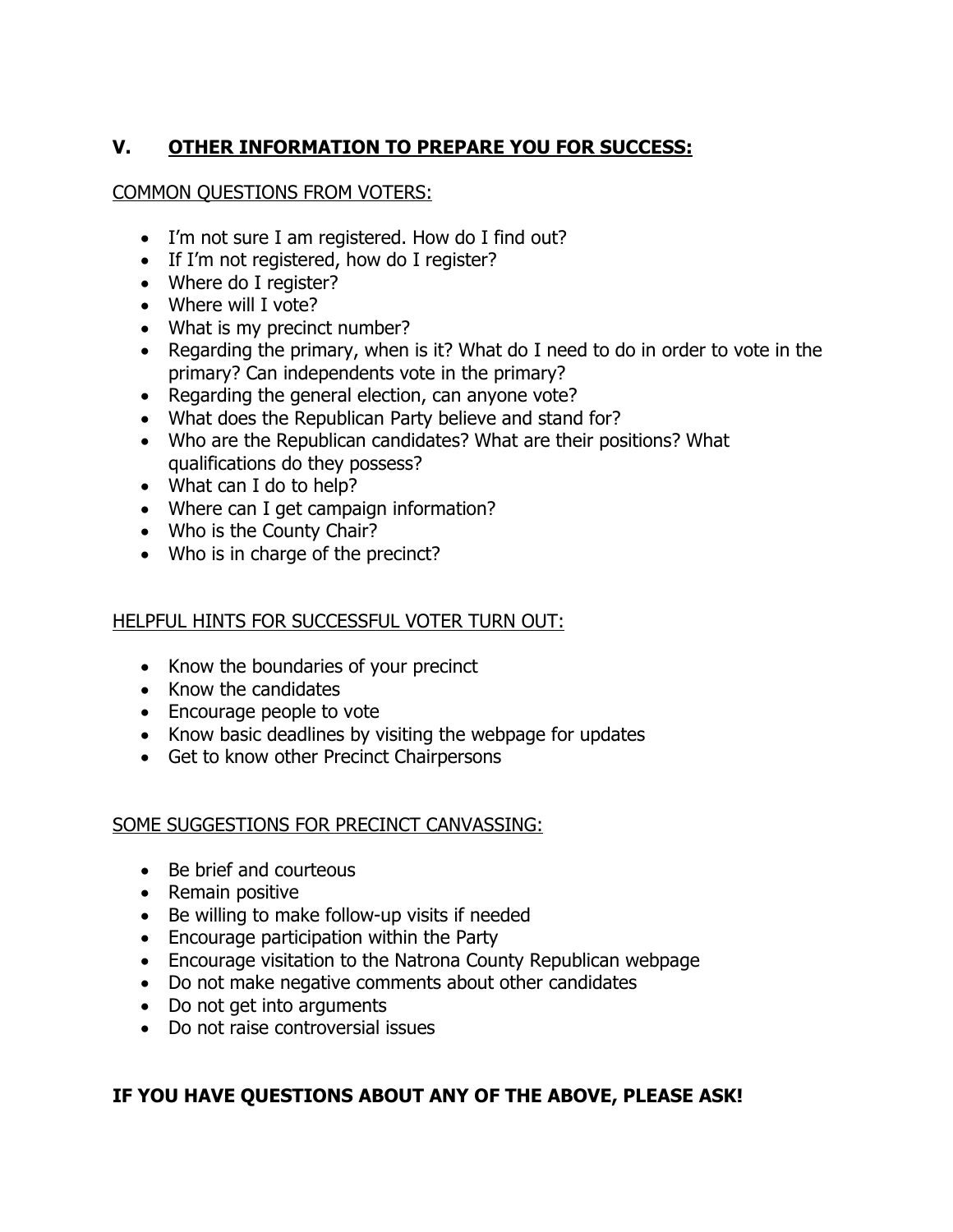# **Bylaws regarding County Caucus**

Article IV. Precinct Causes and County Convention

- 1. Membership:
	- a. Delegates to the Natrona County Republican Party Convention shall consist of the properly elected or appointed members of the County Executive Committee, Precinct Committeemen and Precinct Committeewomen (which constitutes the full County Central Committee).
	- b. If County Central Committee vacancies exist at the time of the Precinct Caucus, the Precinct Caucus may elect delegates equal in number to the County Central Committee vacancies.
	- c. If a precinct delegate cannot attend County Convention, then an alternate delegate may be seated in their absence. Male and Female alternate delegates (primary, secondary etc) may be elected per precinct at the Precinct Caucus to take the place of an absent delegate at the County Convention. This information will be provided in writing to the County Party Chairman as part of the Caucus Report.
	- d. Alternate delegates shall have the same floor privileges and voting rights as the absent delegates and may not be denied these privileges upon proper presentation of their presence.
- 2. Precinct Caucus:
	- a. Definitions:
		- i. County Caucus: Assembly of all precinct committee men and women and other registered Republican Party members.
		- ii. Precinct Caucus: Individual precincts and their representatives.
	- b. All Precinct Caucuses shall be held in a single location on the same day and time and collectively constitute the County Caucus.
	- c. Precinct Causes shall be held prior to the County Convention at a location determined by the Executive Committee.
	- d. The County Chairman shall issue the call for the Precinct Caucuses by publishing a notice of the date, time, and place for County Caucus in a newspaper(s) of general circulation in the county not less than ten (10) days prior to the Precinct Caucuses.
	- e. All Republicans who have registered within the precinct at the dates of the call of the Precinct Caucus shall be entitled to participate and vote at the Precinct Caucus.